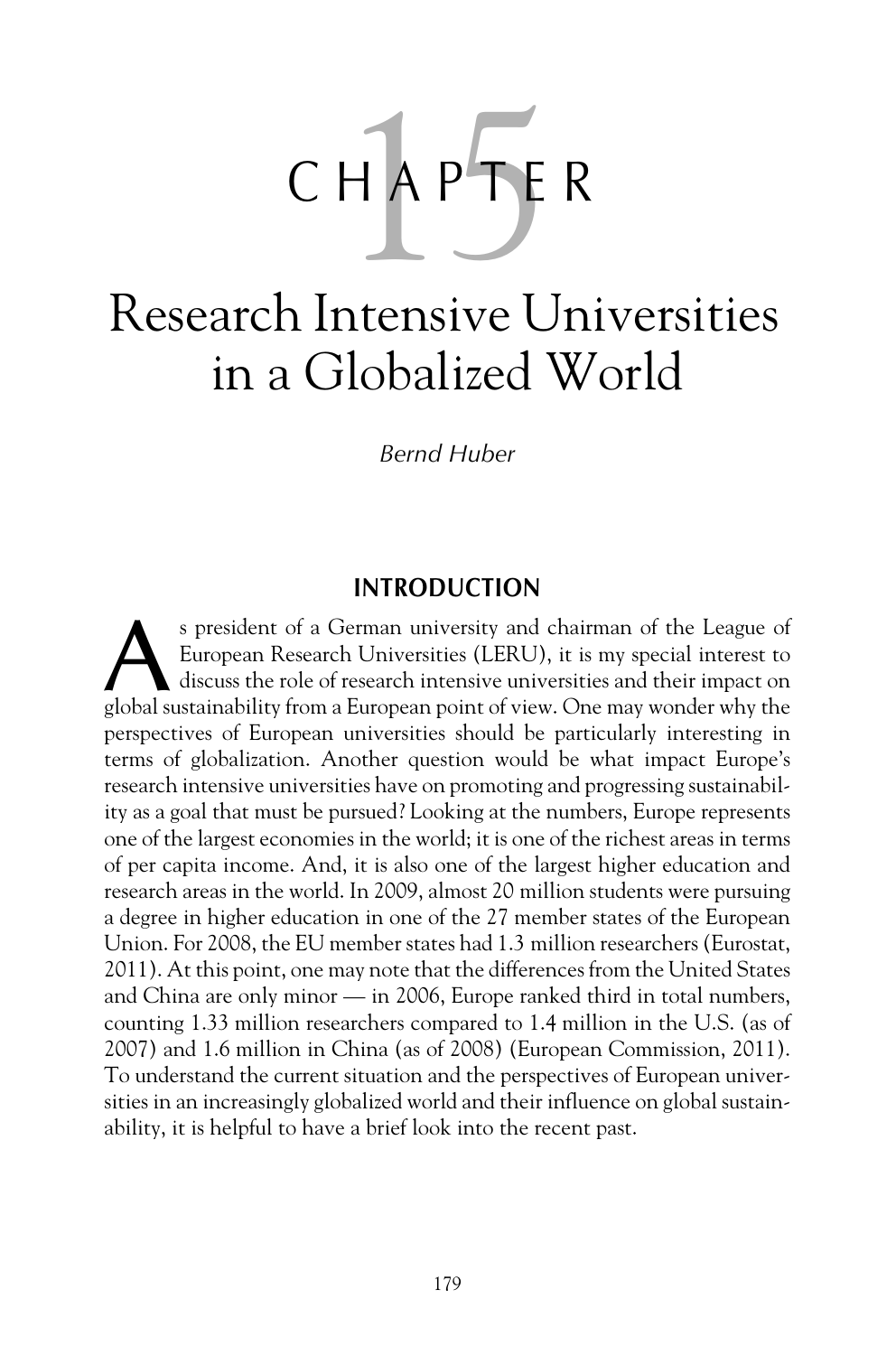## **DEFINING GLOBALIZATION AND RESEARCH INTENSIVE UNIVERSITIES**

Since the end of the last century, globalization has become one of the keywords on the international agenda. The term was first introduced to describe the rapid increase in world trade and the higher mobility of production factors across the world. Similarly, the process of globalization was accompanied by a decline in transportation cost and rapid improvement of international communications. Today, products that indicate "Made in Germany" might also contain parts that were manufactured in China, Brazil or Turkey. The same applies, for example, to the food industry — globalization allows customers to buy typical groceries from Italy or Japan all across the world.

The term "globalization" is often used more broadly these days, to describe the enhanced interdependence of national states in the fields of economy, politics and culture, especially induced and boosted through the internet and other technical achievements regarding communication and information. One effect is that the world is seemingly moving together, and even getting "smaller", as long distances between people and countries no longer matter. Events in one part of the world affect other parts more than in the past, simply because all information spreads almost in real time. A good example for the triumph of the World Wide Web and fast communication are the recent revolutionary movements in the Arabic countries. Without smartphones, twitter or facebook, the protesters would have had more difficulties organizing rallies and protests, and these would not have spread to other countries so quickly or at all.

The ongoing globalization process through enhanced communication and easily available information (e.g. through television or World Wide Web) is a great chance to learn about and acknowledge the diverse cultures, habits and everyday lives of the world's population. But at the same time there is also the danger that by the dominance of some leading economies and cultures, this diversity is lost, and the economic and political forces at work lead to a homogenization of cultures and lifestyles across the world.

However, globalization influences the way the topic of sustainability — which can be defined as one of the grand challenges of our time — can and must be discussed. The positive outcomes of globalization as mentioned above create a framework within which sustainability can be tackled the best possible way. An ideal and at the same time responsible use of all available resources — be it food and water, energy or the creativity and innovative potential of the world's brightest minds — can be communicated to the world's population more efficiently with the tools that globalization is offering. Then, finally, people's well-being worldwide can be tackled, achieved and maintained. To sum it up, one can say that globalization can be used to edu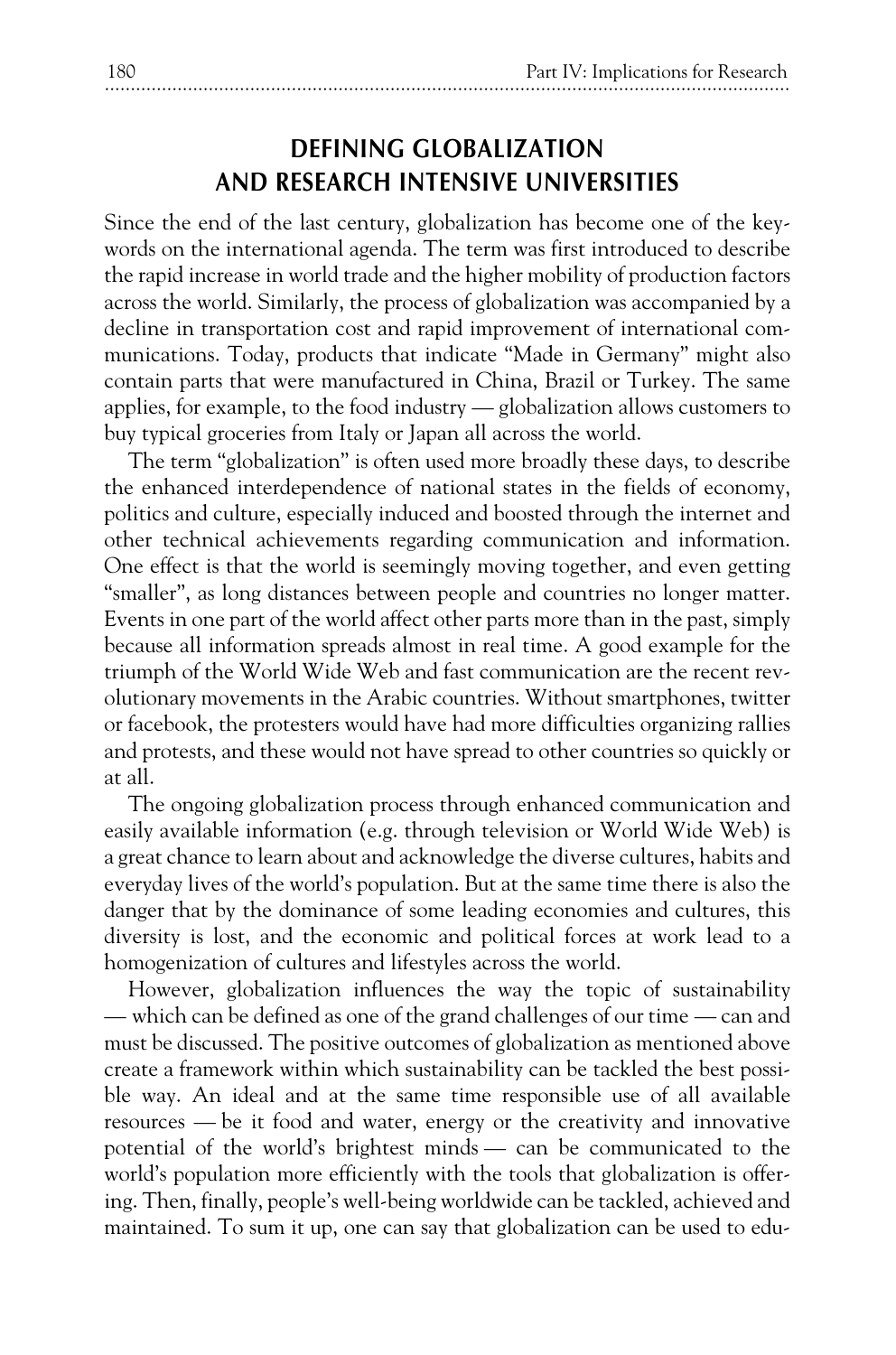cate people, therefore a well functioning system of higher education is the key to a sustainable management of the available resources: A higher education system that enables the best brains to do research and come up with innovative solutions brings the world forward and needs to be used to ameliorate the lives of the world population.

### **THE RESPONSE OF EUROPEAN UNIVERSITIES TO GLOBALIZATION**

Although the term globalization has only become popular in the last century, globalizing tendencies have always existed. Universities, research and researchers have always had a "global" impact. One could say that the universities of the Middle Ages were already truly international institutions with scholars from many parts of the world attending them or at least corresponding with each other. By doing this, they were working beyond countries' frontiers and across language barriers, with Latin being the lingua franca of the age. The truly international approach driven only by the desire to exchange and enhance knowledge has always been a trait of universities until the present day.

For various historical and other reasons, the term "European universities" used in my contribution refers only to the institutions in continental Europe, as the situation in the United Kingdom differs in many respects from the rest of Europe.

European universities are among the oldest in the world; there are proud, old institutions like the Sorbonne or the universities in Bologna, Prague, Heidelberg and Geneva, to name just a few. Nevertheless, one must say that ten years ago, at the beginning of this century, European universities were in deep crisis. For reasons that will not be discussed in detail in this contribution, the higher education system had become highly sclerotic, underperforming and non-competitive on a global scale — thus not sustainable any longer. The situation of European universities at that time could be described as performing badly with not much funding. This picture has, in my view, dramatically changed over the last years. In many countries, we have seen sweeping reforms at universities, a process of modernization has been set in motion and farreaching initiatives have been undertaken. In the next paragraph, some of the key steps will be highlighted.

On the one hand, there is more autonomy and less bureaucracy at European universities. For example, Germany and recently France have introduced reforms which drastically reduce the dependence on the state. To give you one example for such a reform at Ludwig-Maximilians-Universität München: A key step for higher education in Europe to become more open and more international was the introduction of a system of common degrees across Europe.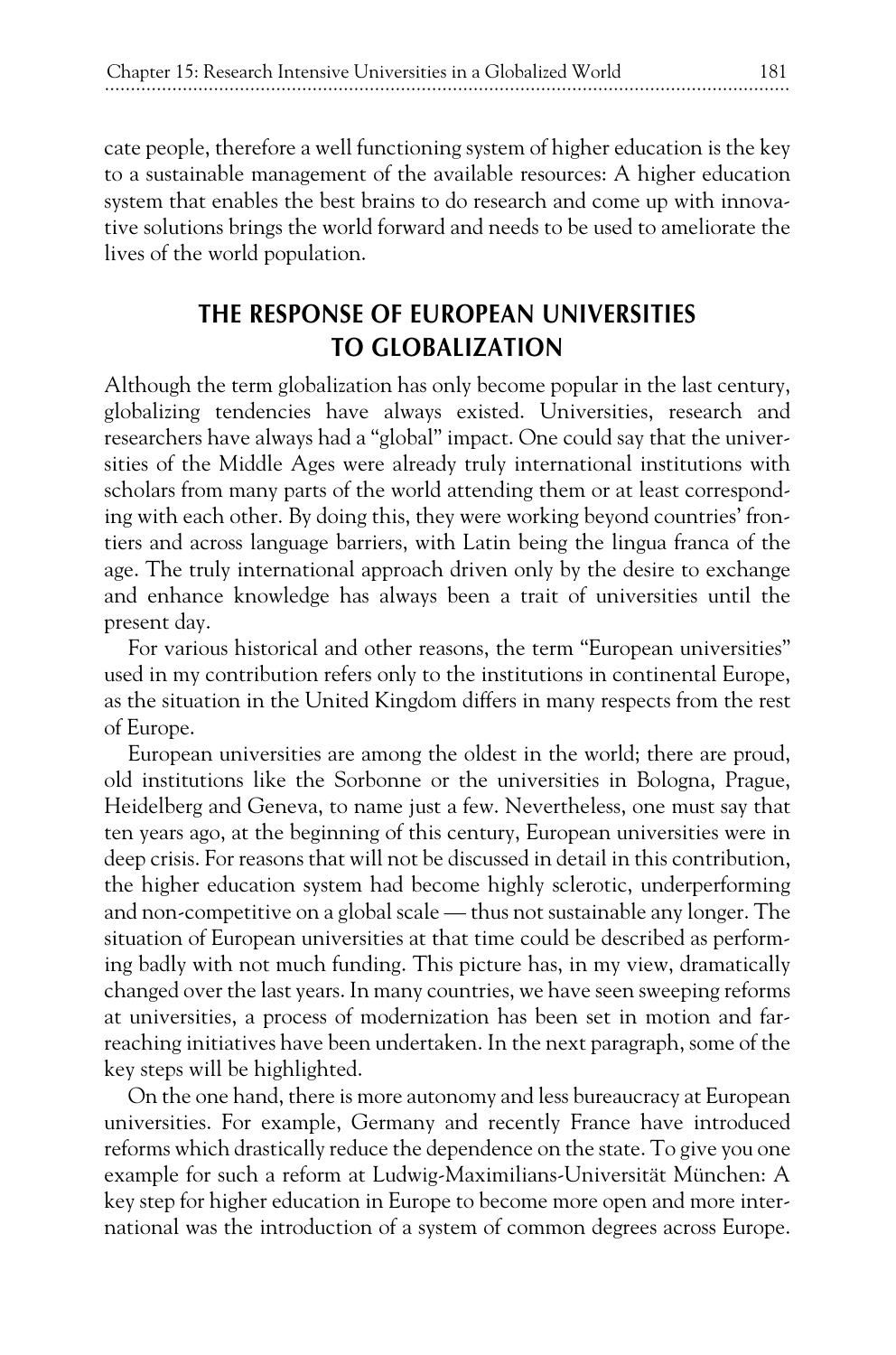This is the so-called Bologna process that facilitates and thereby increases the mobility of students and graduates. Consequently, a student with a Bachelor degree from the Netherlands can now do his master's in Germany.

In addition to this massive change for European higher education, in 2009, the right to appoint professors was delegated to the universities, so now the presidents/rectors directly appoint professors, whereas, before, the government had this right and could also reject appointments submitted by the universities.

One of the most important steps has been to introduce competition into the university system. For example, Germany has introduced the so-called excellence initiative. Similar programs are now also run in Spain and in France. At the European level, the ERC (European Research Council), which funds world-class research on a competitive basis across Europe, has been established. And we have experienced a significant expansion of the system of higher education and research. For example, in Germany, it used to be the case that 25% of a cohort attended higher education institutions. This proportion is now nearly at 45%. We have more than 2.2 million students in Germany, and this number will increase to almost 3 million over the next years. Similarly, the number of researchers has increased to more than 300,000 today from 240,000 a couple of years ago (Hochschulrektorenkonferenz, 2011).

Summing this up, one can say that the university landscape has undergone some wide-ranging changes: universities gained more autonomy, the degrees have been harmonized, competition between the institutions has been strengthened, and an overall expansion can be observed. All this is, of course, part of an effort to make Europe globally competitive and a place that is attractive to both people and businesses. In return, this also serves sustainability.

#### **WHERE DO WE STAND NOW?**

It is then natural to ask — where do we stand now? From a global perspective, we observe what you may call a catch-up process. Consider for example international rankings of universities. As an academic I should add that this kind of league tables raises various difficult methodological issues. Keeping this in mind, rankings nevertheless reveal some interesting tendencies. One wellknown league table has been developed by the *Times*. Their current ranking for 2010 shows that only 14 universities from continental Europe are among the top 100 (Times Higher Education, 2011).

This reflects the deficiencies of European universities in the past that I have mentioned above, and it also shows that catching up to the top positions takes time. But I am confident that when the full benefits of the recent reforms kick in, one will make out a significant improvement of the position of European universities in these ranking tables. For example, the potential for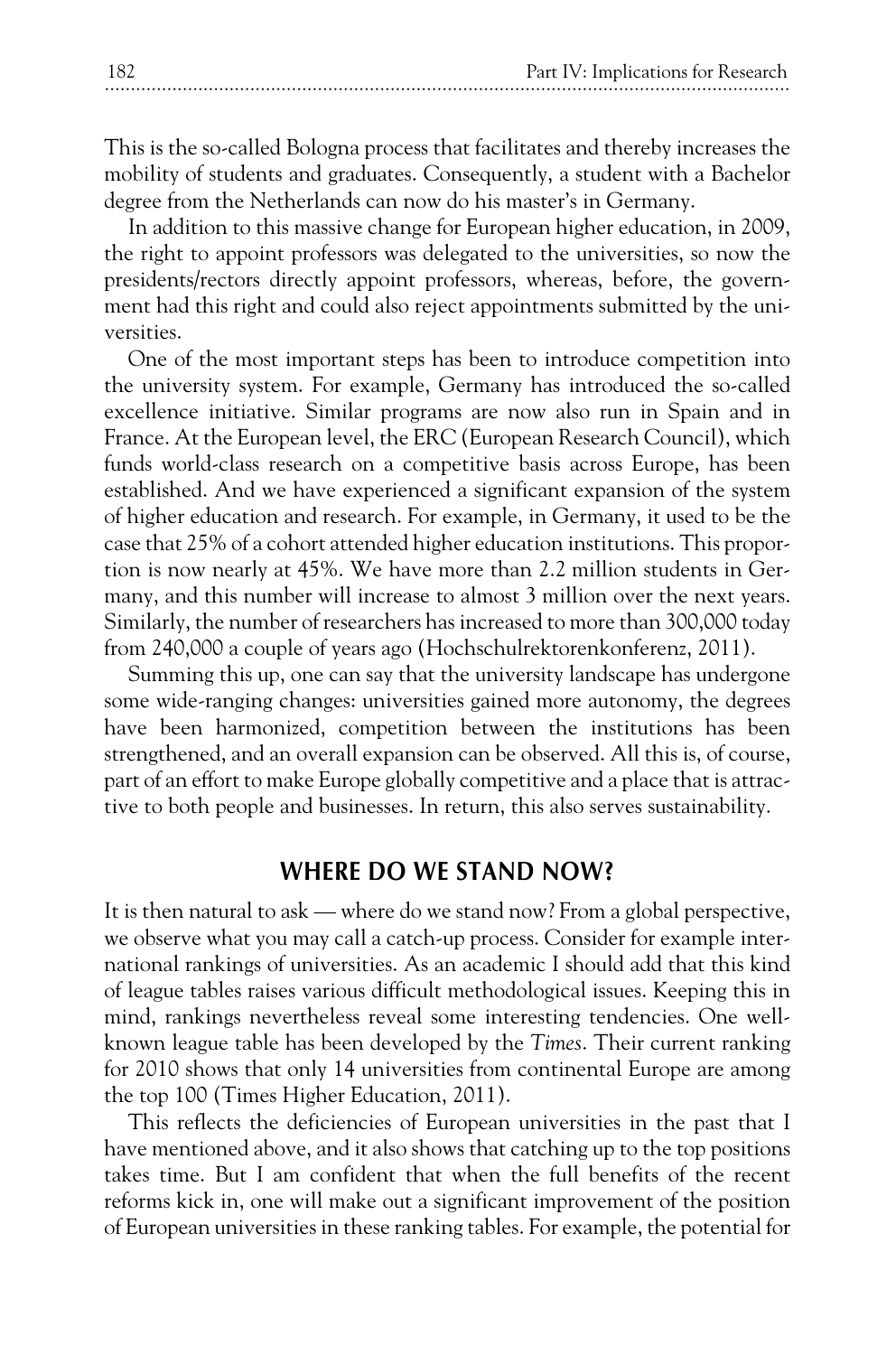improvement can already be deducted from the fact that more than 40% of the universities in the positions 100 to 200 in the ranking are from continental Europe (Times Higher Education, 2011).

If you consider the current situation from a European perspective, my view is that higher education and research in Europe are "moving together". A common European Research Area is being formed which brings together the triangle of research, innovation and higher education. But in this regard, one also has to mention that not all of Europe's universities perform in the same way. It is mostly the western European states that contribute powerfully to this triangle.

From a national perspective, one can say that the increased competition has induced a process of differentiation across universities in many member countries. Some universities are on the way to become truly internationally oriented, research-based universities while other ones are developing their strengths in a national or regional context; others are focussing on their role as teaching institutions. One must be clear about this process of differentiation: the procedure is not easy, as it raises various difficult and sometimes painful issues. But it opens the perspective for a highly competitive and successful system of higher education and research that can support the efforts to achieve and maintain global sustainability.

#### **WHERE DO WE GO NEXT?**

What lies ahead for the future of research intensive universities? How will their performance contribute to global sustainability? In my view, the answer is clear. Europe has to further strengthen and improve the performance of its system of higher education and research. It needs to be emphasized that the benefits of higher education, research and innovation are not only key drivers for innovation, economic growth and prosperity. Investment in universities and research goes beyond economic considerations. We need more research and thus more innovation to tackle the great challenges of our time — like food, energy, climate change and health. In short, all of these challenges come down to one major challenge that mankind has to face together: sustainability. In my view, European universities can make a significant contribution to these issues and therefore serve global sustainability.

Higher education in Europe has become more open, more international, by, for example, introducing a system of common degrees across continental Europe. As already mentioned, this is the so-called Bologna process: In order to homogenize degrees to make them more comparable and to allow students to fulfil part of their studies at institutions Europe-wide without losing precious ECTS points or seminars at their home institutions, the "new" Bachelor and Master system facilitates and thereby increases international mobility of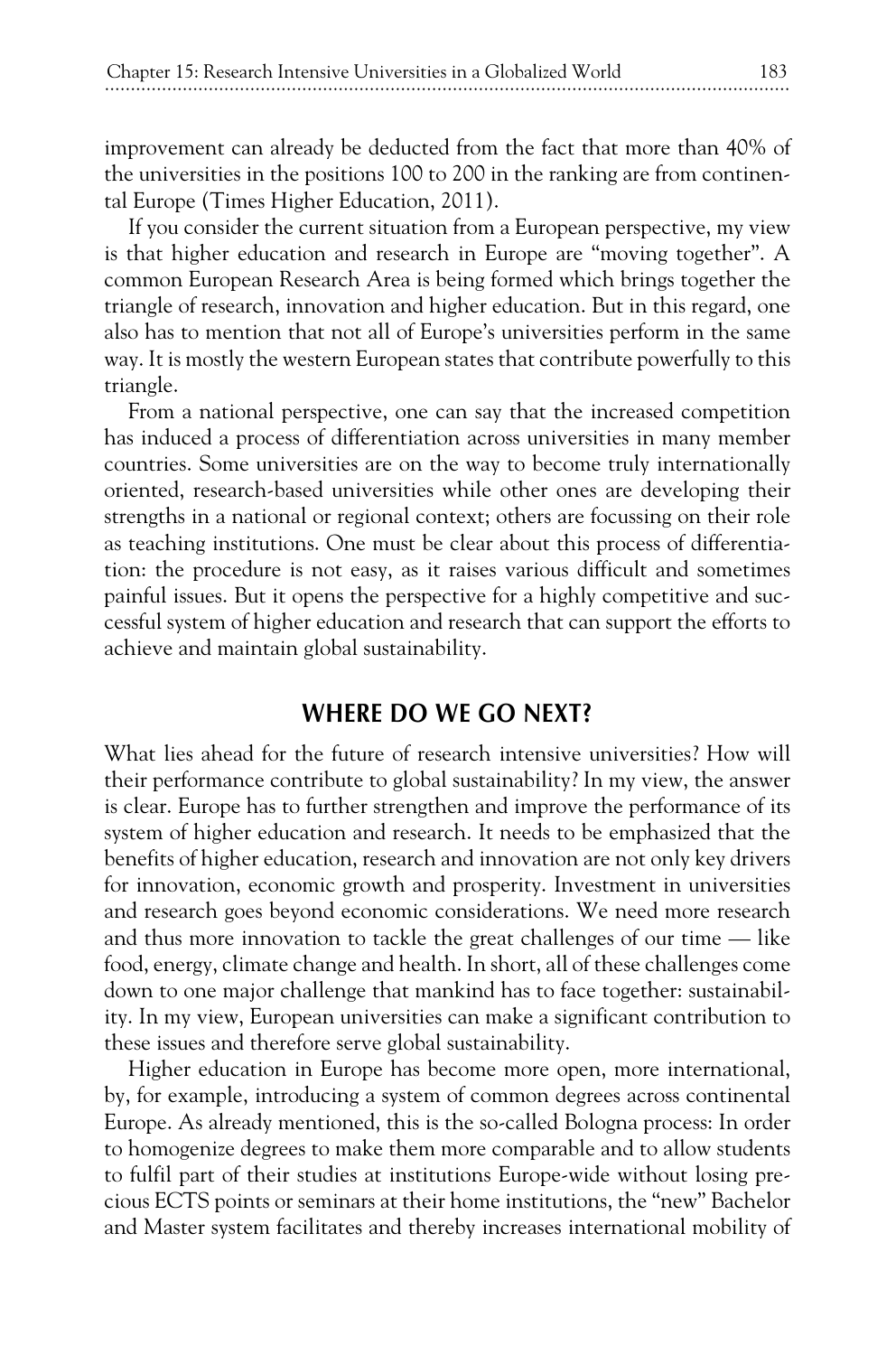students and graduates. Even if the current results of this reform leave room for discussions and critique, there is one trend that has gained impetus over the past decade and more so over the past few years. According to the OECD, more than 2.7 million students of the higher education system were attending universities abroad (OECD, 2007). Recent evidence indicates that this figure has further increased over the last few years: Many students consider a stay at a university abroad not only as an intellectual challenge and an asset to their academic transcript, but also as a rewarding personal experience, or, as a clear step into an economically better future; this applies especially to students from developing countries who take the knowledge gained at foreign universities back home to ameliorate the situation there. A truly globalized profile of a student today includes at least a stay abroad and an internship in a country other than his or her country of origin. International and transnational companies are looking for staff who are not only well trained, but who have already gained intercultural experience, speak several languages and are prepared to easily work in a multicultural environment.

For all non Anglo-Saxon states, this leads to major strategic considerations regarding their teaching and also their research output in form of publications: In what language will classes be taught? Are the staff willing and able to teach in a language other than their native tongue? Can they write their research papers in English with the same quality as in their mother tongue? Today, English has become the lingua franca in science. But in the humanities, the situation is often still quite different, reflecting the specific cultural background of the various subjects. Globalizing the student body and the faculty and serving an international market will then require countries like Germany to offer a larger part of their curriculum in English.

But globalization does not only affect teaching, it has a deep impact on research as well. Internationalization through attracting the best researchers and students from all over the world is the outspoken goal of many universities and even states. With declining birth rates and an economy that needs well educated employees, most developed countries have a keen interest in preserving their standard of living by being at the forefront of economic and social innovation.

But what are the potential risks for the future of research-intensive universities? One point that is worrying is the future role of basic or so-called blue sky research. There is always a certain tendency among politicians to support research which promises directly applicable results and immediate benefits. Blue sky or basic research often looks less attractive from a short-term perspective. But, let us be clear, in the long run, the innovation process is driven by the results of basic research. One brief example: CERN in Geneva is one of the leading research institutes pursuing basic research in the field of physics. The prototype of the World Wide Web which has changed the daily lives of